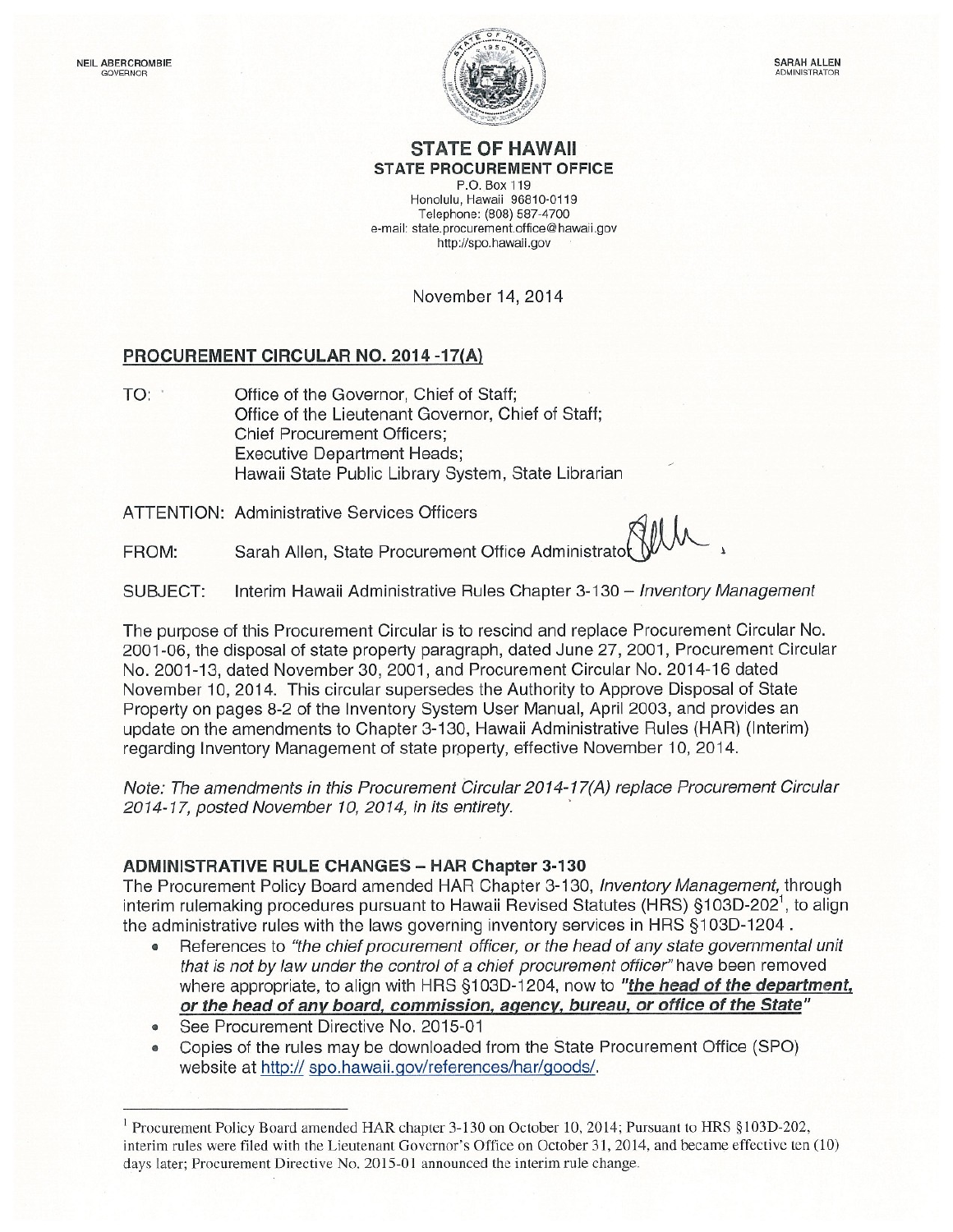PROCUREMENT CIRCULAR NO. 2014-17(A) November 14, 2014 Page 2 of 4

**KEY ISSUES DISCUSSED IN THIS CIRCULAR** *(may not be applicable to some jurisdictions)***:**

- **A. INVENTORY REPORTING THRESHOLD**
- **B. SUPPLIES**
- **C. DISPOSAL AUTHORITY**
- **D. MAINTAINING THE RECORD**
- **E. OVERSIGHT OF COMPLIANCE**

### **A. INVENTORY REPORTING THRESHOLD** (for jurisdictions utilizing FAIS)

**MANDATORY FAIS RECORDING:**

The following are categories and dollar thresholds of state property that are required to be reported in the Fixed Asset Inventory System (FAIS):

- 1. State property that requires recording regardless of cost or expected life includes:
	- Land and Interest in Land property code 1;
	- Weapons (handguns, rifles, and other explosive devices) property code 6; and
	- Works of Art and Historical Treasures property code 7.
- 2. Non-expendable state property having a unit cost of \$1,000 or more and a useful life of more than one year includes:
	- Land Improvements property code 1;
	- Buildings and Building Improvements property code 2;
	- Motorized Vehicles property code 3;
	- Equipment (machinery, tools, furnishing, software, books, etc) property code 4; and
	- Infrastructure property code 8.
- 3. Theft-sensitive property having a unit cost of \$250.00 through \$999.99 with a useful life of more than one year shall be recorded as *Controlled Items (property code 5).* This type of property includes Personal Computer Equipment; Photographic Equipment; Television Sets; Video Equipment and Communication Equipment.

### **OPTIONAL FAIS RECORDING**

Property custodians have the option to record in the FAIS other non-expendable properties that do not meet the recording requirements, provided the item is determined to be critical to the agency's operation or important for safekeeping and property management. These properties shall be recorded as *Controlled Items (property code 5)* and may be recorded either as one item or as identical items combined into a single line item if in the same inventory location.

### **B. SUPPLIES**

- 1. Consumable Supply Items that are consumed and/or lose its identity in use.
	- *Examples are paper, pencil, and other materials that are used within one year.*
- 2. Non-Consumable Supply Items that are not consumed in use, retaining its original identity when used for the purpose for which it was designed, but do not qualify as an equipment because it is below the inventory reporting threshold.
- 3. State agencies are required to maintain internal control records for non-consumable supplies with a unit cost of \$250 but less than \$1,000.
- 4. State agencies with annual expenditures for consumable supplies that exceed \$5,000 are required to maintain written internal control records.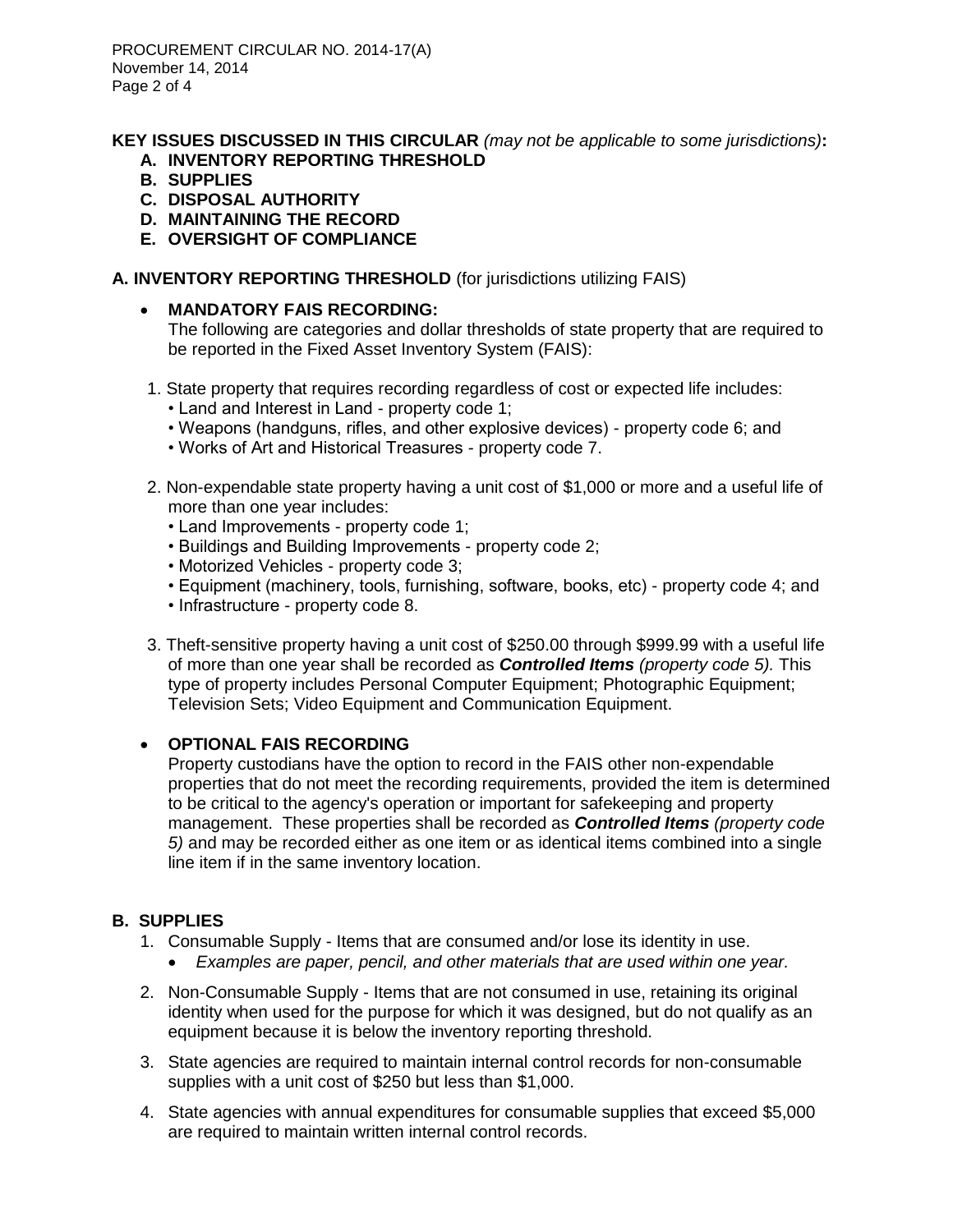PROCUREMENT CIRCULAR NO. 2014-17(A) November 14, 2014 Page 3 of 4

- 5. Supplies are to be physically inventoried on an annual basis, and each agency shall maintain internal control records containing information on purchases, usage, transfers, and disposals. These records are subject to audit.
- 6. The Department Head or Designee shall approve the disposal of all supplies. The disposing agency shall maintain disposal records.

## **C. DISPOSAL AUTHORITY**

The disposing agency shall contact the Surplus Property Branch (SPB) at 808-831-6757 to offer the state property, **prior** to preparing a Disposal Application for approval. In the event that SPB accepts the offer, the disposing agency shall prepare the Disposal Application (DA) with "Dispose to Surplus Property Branch" as the proposed method of disposal. The disposing agency should also assign a disposal number (date of the application may be used) and is required to maintain records of all approved DAs.

Whenever any designated property custodian desires to dispose or remove any state property from their inventory records, other than transfer to another state agency, **before any disposal action may occur, the designated property custodian must submit a written DA** to the following individuals according to the following requirements:

#### **Authority to approve disposal of state property:**

- 1. Department Head *(shall not be delegated to anyone else).*
	- Submit written disposal application for the following state property:
		- a. All non-expendable state property having a unit cost of \$1,000 or more and a useful life of more than one year.
		- b. Weapons, Works of Art, Historical Treasures, Land, and Interest in Land.
			- Before submittal of disposal application for Land and Interest in Land, disposal approval must be obtained from the Department of Land and Natural Resources, unless the agency is exempt by statutes.
		- c. Lost, stolen or damaged state property having a unit cost of \$500 or more.
- 2. Department Head or Department Designee.
	- Submit written DA for the following state property:
		- a. All state property having a unit cost below \$1,000, including supplies, except weapons, Works of Art, Historical Treasures, Land, and Interest in Land.
		- b. Lost, stolen or damaged state property with a unit cost less than \$500.

The disposal application should be similar to the format submitted to the Department Head.